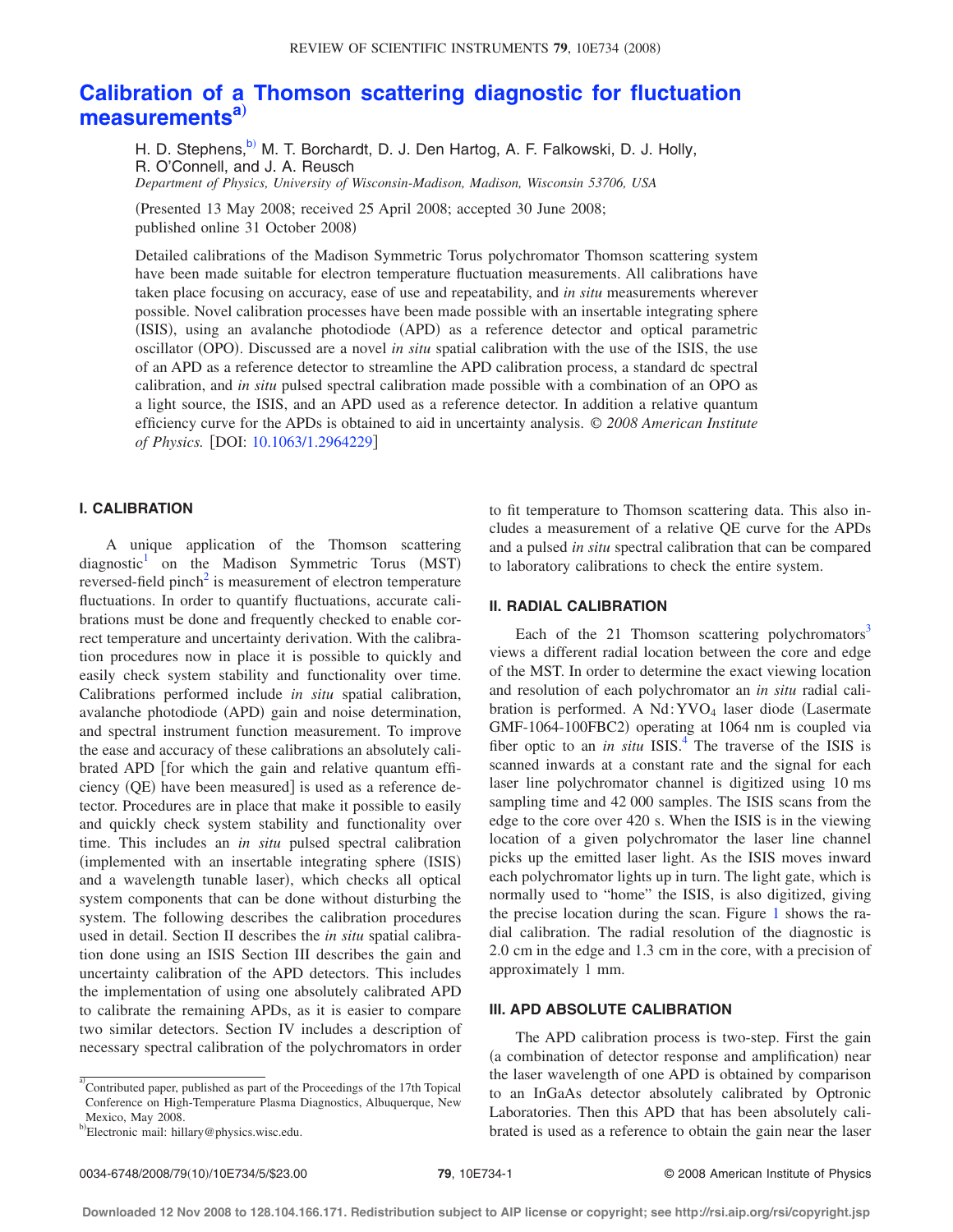<span id="page-1-0"></span>

FIG. 1. The radial scan measures both the location and radial resolution of each polychromator view. The sixth channel shows the lower signal, which is due to a problematic detector at that location.

wavelength and noise enhancement factors of the rest of the APDs. The unbiased InGaAs detector setup is noisy, relative to the APD module, and prone to oscillations making it unstable. A substantial amount of work has been put into fixing this but it cannot be made reliable in all operating conditions. In addition to this the InGaAs detector, and corresponding current to voltage amplifier, has a much lower overall gainbandwidth product than a typical APD and amplifier module. In a side by side calibration setup drastically different light levels are needed to get reasonable signal levels for the In-GaAs detector and an APD. This difference in light levels results in a calibration setup that does not take advantage of the full scale bit resolution of the digitizers. The variance in light pulses detected by the APD becomes determined by digitizer bit resolution washing out the detector photon statistics. It is therefore advantageous to use an APD as an absolutely calibrated reference detector over the InGaAs in the second part of the calibration mainly to get accurate noise levels but also for ease of use. With the absolutely calibrated APD detector the calibration setup becomes simpler and more accurate. Similar light levels can be used for the absolute detector and APD to be calibrated, which allows for a physically simple setup and allows the full scale vertical resolution of the digitizers to be used. This is essential because it is important to have the bit transition voltage resolution much less than the statistical variation of the pulses.

### **A. Characterization of light source**

The light source used in the calibration process is an infrared InGaAs light emitting diode (LED) (PerkinElmer, Model C30116/F). The light is pulsed to mimic a laser pulse with a width of 30 ns at 1 kHz. The normalized spectral output of the LED pulsed in this manner,  $P_{\text{norm}}$ , is characterized using the absolutely calibrated InGaAs detector. To do this the light from the LED is sent through a 0.5 m Czerny– Turner monochromator with a 1200 grooves/mm grating. The output of the monochromator is coupled to the InGaAs detector and the monochromator is scanned through the output wavelengths of the LED. It is assumed the throughput of the monochromator in the region of interest is relatively flat.

The InGaAs detector, which has been absolutely calibrated by Optronic Laboratories, outputs a current proportional to the power hitting the detector. The response as a function of wavelength is  $C(\lambda)$ . The current output is sent to a current to voltage amplifier with a gain,  $G_{\text{amp}}$ , of 3.3  $\times 10^{7}$  V/A. Assuming the current to power ratio is the same

<span id="page-1-1"></span>

FIG. 2. Photons output by the pulsed LED and measured by the InGaAs absolutely calibrated detector at the monochromator exit. Measurements show a peak wavelength of 1020 nm with a full width at half maximum of 70 nm.

as the charge to energy ratio<sup>5</sup> the integral under the digitized output pulse,  $S_{\text{InGaAs}}$ , gives the total Coulombs per pulse,  $Q[C] = S_{\text{InGaAs}}[V \text{ s}]/G_{\text{amp}}[V/A].$ 

The number of photons detected for a pulse at a given wavelength, *j*, by the InGaAs detector can be calculated using the energy per photon= $hc/\gamma$  as  $N_i = Q_i \lambda_i / C(\lambda_i) hc$ .

Figure [2](#page-1-1) shows the spectral output in photons for the pulsed LED. The measured peak output is 1020 nm even though it is nominally specified to be at 1060 nm by the manufacturer. The normalized output is then

$$
P_{\text{norm}} = \sum_{j} \frac{N_j}{S_{\text{InGaAs}_j}} = \sum_{j} \frac{Q_j \lambda_j}{S_{\text{InGaAs}_j} C(\lambda_j)hc},\tag{1}
$$

which is defined to be a convenient conversion so that the number of photons detected in a single LED pulse is simply  $N_{\text{InGaAs}} = S_{\text{InGaAs}} P_{\text{norm}}$ .

## **B. Measure the gain for one APD**

For the first step in the calibration process light from the LED is split into two fiber optic cables. One is sent to underfill the InGaAs detector and the other underfills the APD to be absolutely calibrated. Both detectors sit on a water cooled block to ensure that their temperatures remain constant. The system is on and warmed up for 10 min before the calibration to allow everything to reach an equilibrium temperature and the temperature is monitored continuously during the calibration. If the temperature changes by more than  $0.2 \degree$ C the calibration is redone. The pulse to pulse variation of the LED is assumed to be small and *N*InGaAs is averaged over several thousand pulses to give  $N_{\text{InGaAs}_{av}}$ . In addition to the data taken while the LED is pulsing data are taken when the LED is off to get a dark signal necessary to measure the background electronic noise and APD noise enhancement factor (see Fig.  $3$ ). The signal level of the APD is simply the dark signal subtracted from the light signal. The APD signal level is averaged over the several thousand pulses to give  $S_{APD<sub>av</sub>}$ . The fiber optic cables are then switched to find the light ratio, *L*, between the two detectors. Finally the gain of the absolutely calibrated APD is calculated *G*absAPD  $= S_{APD}L/N_{InGaAs}$ <sub>av</sub>.

In actuality,  $G_{\text{absAPD}}$  is a function of wavelength, but the variation is assumed to be small and it is taken to be a constant of wavelength and used in the second calibration step.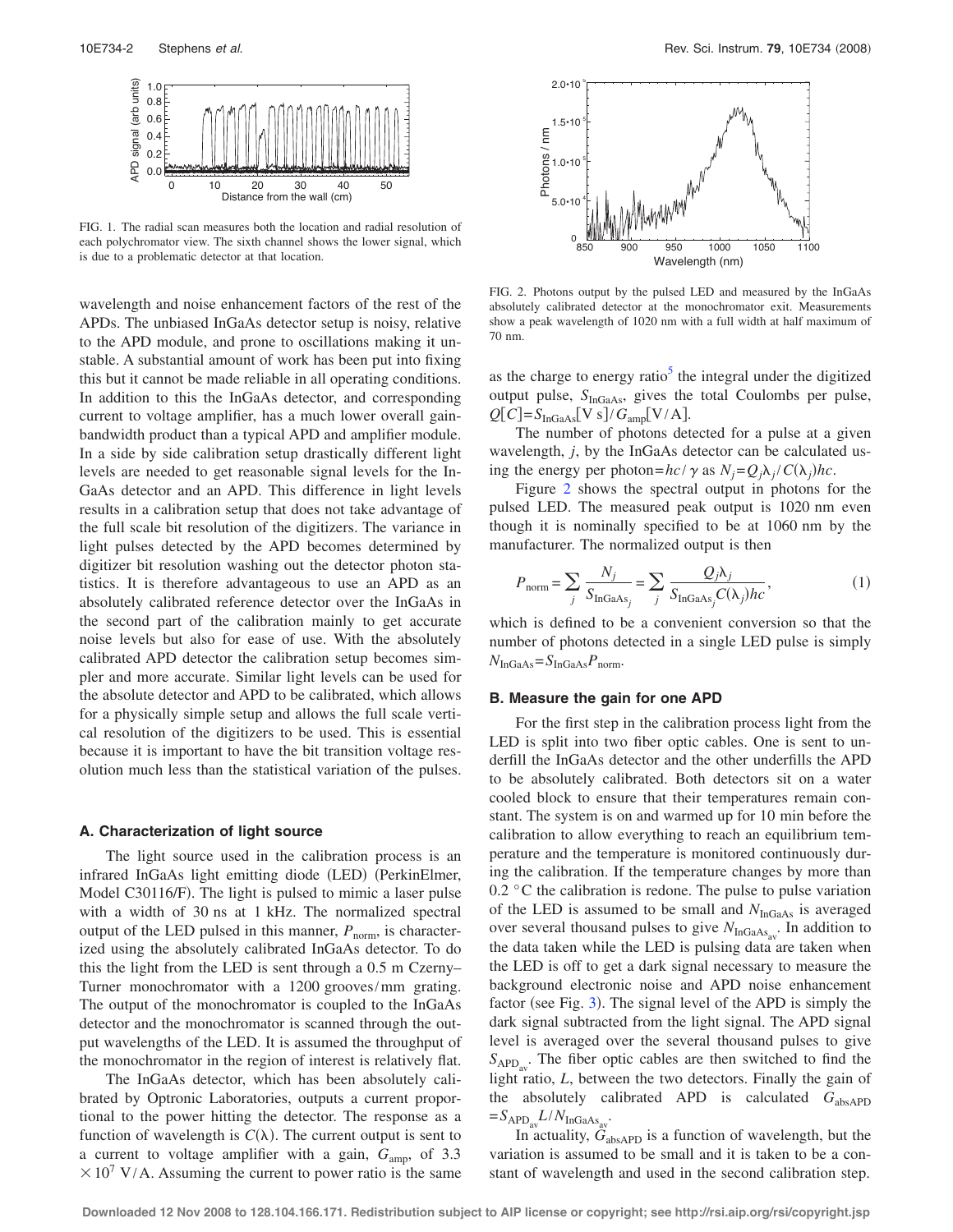<span id="page-2-0"></span>

# **C. Finding the gain and noise enhancement of all APDs**

For the second step of calibration the light from the LED is input into an integrating sphere with four outputs. The outputs are sent to three APDs to be simultaneously calibrated and the one absolutely calibrated APD. All four APDs in this setup are mounted on a water cooled block for temperature control. The light ratios  $L_i$  for each position,  $i$ , on the cooling block are calculated relative to the absolutely calibrated APD. 100 000 pulses of the LED are recorded (see Fig. [3](#page-2-0)) for typical LED pulse and histogram of light and dark signals and the gain is  $G_{APD_i} = S_{APD_{av_i}} G_{absAPD} L_i / S_{absAPD_{av}}$ .

From the combination of light and dark pulses *F*/QE values for each APD are calculated where QE is the quantum efficiency and *F* is a factor describing the noise enhancement beyond Poisson statistics<sup>6</sup> for each APD so that

$$
SNR = \frac{NQE}{\sqrt{NQEF}} = \sqrt{\frac{NQE}{F}}.
$$
\n(2)

Calculating both the variance of the pulsed LED signal,  $\sigma_{\text{pulsed}}^2$ , and dark signal,  $\sigma_{\text{dark}}^2$ , the value of *F*/QE for each APD is then calculated to be

$$
\frac{F}{QE} = N_{APD} \frac{\sigma_{\text{pulsed}}^2 - \sigma_{\text{dark}}^2}{S_{APD}^2}.
$$
 (3)

QE is a function of wavelength but for uncertainty analysis we assume that this value of *F*/QE is constant. However, Sec. IV A describes how a relative QE curve is obtained, which can transform this constant *F*/QE measurement into one that is a function of wavelength. Future refinements will also include repeating this calibration with pulsed LEDs at other wavelengths.

Since this calibration step can take up to 30 min the temperature of the APDs during this process must be monitored closely. Both gain and dark currents are highly dependent on APD temperature. Temperature differences of just  $0.5 \degree$ C can make this measurement unreliable if the temperature difference is not taken into account. With the environmental control and monitoring system currently in use<sup>4</sup> the temperature can be kept constant to within 0.2 °C and this is not a concern.

# **IV. SPECTRAL CALIBRATION**

In general the spectrum of Thomson scattered light is a relativistic Maxwellian and depends on two parameters: the

FIG. 3. (Color online) (a) A pulse of the LED as seen by an APD. The first half of the raw signal is integrated to get the light signal (orange). The second half of the light signal is integrated to get a baseline dark signal level (blue). Histograms of the 100 000 pulses for the (b) light and (c) dark signals are shown.

temperature and the density.<sup>7</sup> The width of the Maxwellian is determined by the temperature and the integral underneath the spectrum determined by the density. In order to correctly fit Thomson scattering data to a Maxwellian the instrument function, a combination of transmission and gain of the spectral channels of each polychromator, must be known.

Two different methods of measuring the polychromator instrument function are described below. The first, a more traditional method, $\frac{8}{3}$  uses a dc light source and is done in the laboratory whereas the second uses a pulsed light source and is done *in situ*. The dc calibration can be done quickly and does not require access to the MST machine area. The ease of this calibration allows it to be performed more frequently to check changes in the polychromators and its components over time. It is an advantage to use a pulsed light source in the second calibration to reveal any slight dependencies on pulsed light of the system performance. It is also beneficial because this is done *in situ* so that it includes the entire path of Thomson scattered light. It is used to check for any systematic changes in the spectral response of the nonpolychromator optical components. This includes plasma facing components that are difficult to access and which may be damaged during operation. $9,10$  $9,10$  However, the pulsed light source used for this calibration has an inconsistent pulse to pulse power output and an inconsistent maximum power output in the spectral region of interest. This makes the needed measurements very difficult. In addition to this to get the same resolution as the dc measurement the procedure is tedious and time consuming. A different light source such as a supercontinuum light source used for spectral calibrations on reversed field experiment  $(RFX)$   $(Ref. 11)$  $(Ref. 11)$  $(Ref. 11)$  could solve these problems but is currently not an option for this system. Because of this the pulsed *in situ* calibration is only done before and after long periods of Thomson scattering operation when the first element of the collection lens has been exposed to plasma and at much lower spectral resolution.

As with the gain and noise enhancement calibrations discussed above the absolutely calibrated APD used as a reference detector is also used in these calibrations. This allows for a simpler setup and an easy comparison between the dc and pulsed *in situ* measurements. The dc calibration is also used to find a relative QE curve for the APD, which allows for the separation of the QE and transmission of the instrument function.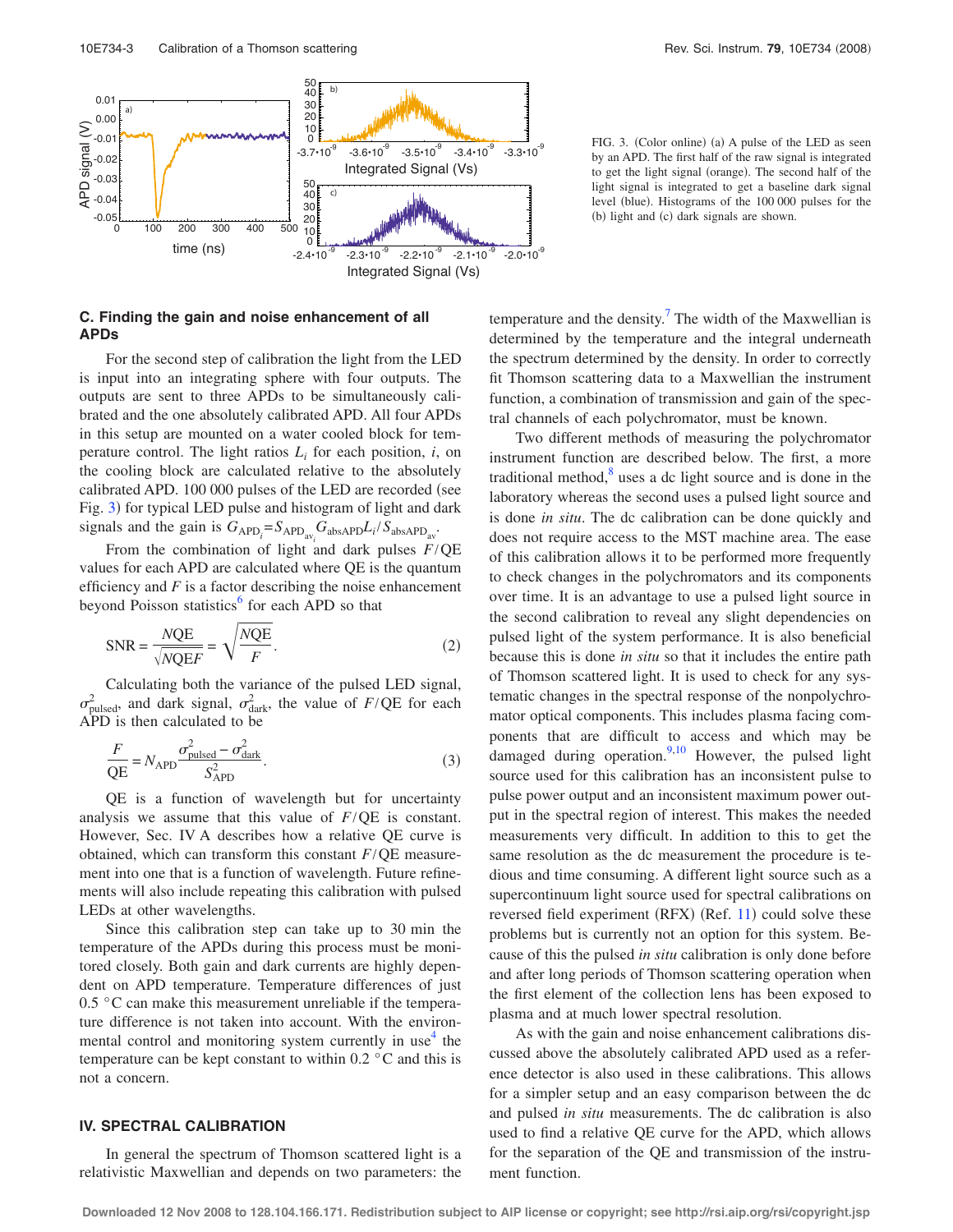<span id="page-3-0"></span>

FIG. 4. (Color online) Number of photons collected as a function of wavelength in 5 ms period for Si and InGaAs detectors.

## **A. DC measurement of polychromator instrument function**

The first step in the dc measurement serves two purposes: to characterize the dc light source used in the calibration and to obtain a relative spectral calibration between the APD detector and the absolutely calibrated detectors.

The light source used is a quartz-halogen dc light source. The output of the light source is coupled to the monochromator. The monochromator is scanned at a constant rate from 700 to 1100 nm. The light source has a relatively constant output in this range. The output of the monochromator is coupled to a fiber optic that is coupled directly to each of the three detectors: The absolutely calibrated APD in Sec. III B biased and amplified in the normal way and InGaAs and Si absolutely calibrated detectors, not biased, amplified by a  $3.3 \times 10^{7}$  transimpedance voltage amplifier. Each detector was illuminated in turn, then the process was repeated. This was done to check two things: that the output from the light source did not change over time and that reinsertion of the fiber into the SMA mount did not change the amount of collected light. At the end of the scan,  $>1080$  nm, the light source was blocked allowing the offset to be measured for each detector. After this a new fiber was connected to each of the polychromators in turn and the signal from the four (or eight) channels was recorded.

The spectral response of the InGaAs and Si detectors is known. This is used to determine the number of photons as a function of wavelength shown in Fig. [4.](#page-3-0)

There are some important differences between the two detectors, even in the regions where the responses for both detectors overlap and should be trustworthy. Perhaps this is due to differences in the absolute calibration setup for the two detectors, differences in the absolute calibration process, and use (collimated versus diverging light sources) or changes that have occurred since the detectors were calibrated. This disagreement is currently unresolved. The answer given by the Si detector is the one used in the following calculations for two reasons:  $(1)$  It has a good wavelength response over the entire region of interest for the eight channel polychromators, and (2) its response closely resembles that of the APDs.

The instrument function for a given wavelength, *i*, spectral channel, *j*, and polychromator, *k*, is  $R_{i,j,k}$  $=N_{\text{abs}_i}/N_{\text{APDi},j,k}$ .  $N_{\text{abs}}$  is the number of photons collected by

<span id="page-3-1"></span>

FIG. 5. (Color online) Instrument function, which is the product of transmission and QE, for a four channel polychromator.

the absolute detector and  $N_{APD_{i,j,k}} = S_{APDi,j,k} / G_{APD_{j,k}}$ . Figure [5](#page-3-1) compares the instrument functions for a polychromator using the Si and InGaAs detectors. Again, for the reasons above, the instrument function using the Si detector is chosen.

The instrument function is a product of the optical transmission of the polychromator system,  $T_{i,j,k}$ , and the QE of the APDs,  $R_{i,j,k} = T_{i,j,k}$ QE<sub>*i*</sub>.

The gain of the APD detector, which is a combination of QE (a function of wavelength) and APD amplifier gain (a constant of wavelength), is only measured at 1020 nm (see Sec. III). As it has been applied thus far the dependence on wavelength has been ignored. However, using the absolutely calibrated APD these two components can be separated. This is an important measurement because the statistical photon noise analysis is tied to the ratio of  $F/QE$  (see above discussion). *F*, a wavelength independent number, and QE cannot be measured independently and currently their ratio is only measured at one wavelength. The measurement of a relative QE curve of the APD can be applied to get *F*/QE as a function of wavelength and therefore improve uncertainty analysis.

A relative spectral calibration between the absolute APD detector and the absolutelycalibrated detectors is made to get the relative quantum efficiency,  $QE_i^* = S_{\text{absAPD}_i}/G_{\text{absAPD}}N_{\text{abs}_i}$ .

This is not absolute because the QE at 1020 nm is coupled to *G*absAPD. Figure [6](#page-4-12) shows *S*absAPD*<sup>i</sup>* /*G*absAPD and the QE\* curve.

A purely optical transmission function can now be found  $T_{i,j,k} = R_{i,j,k} / QE_i^*$ . The next section describes how this optical transmission is found *in situ*.

#### **B. In situ spectral calibrations**

These calibrations are made possible by two key pieces of equipment: the ISIS and a tunable wavelength laser or optical parametric oscillator (OPO). Similar calibrations have been done before using an OPO, $^{12}$  but with this coupled to the ISIS this is a unique *in situ* calibration. The OPO, which is located in a separate laboratory from MST, is coupled to an ISIS with two fiber optic outputs: one to the calibrated reference APD on the cooling block and one to the ISIS inserted to a depth corresponding to the first polychromator to be calibrated. The OPO is pulsed at eight key wavelengths (740, 790, 830, 880, 950, 990, 1025, and 1056 nm). At each of these wavelengths 500 OPO pulses of varying